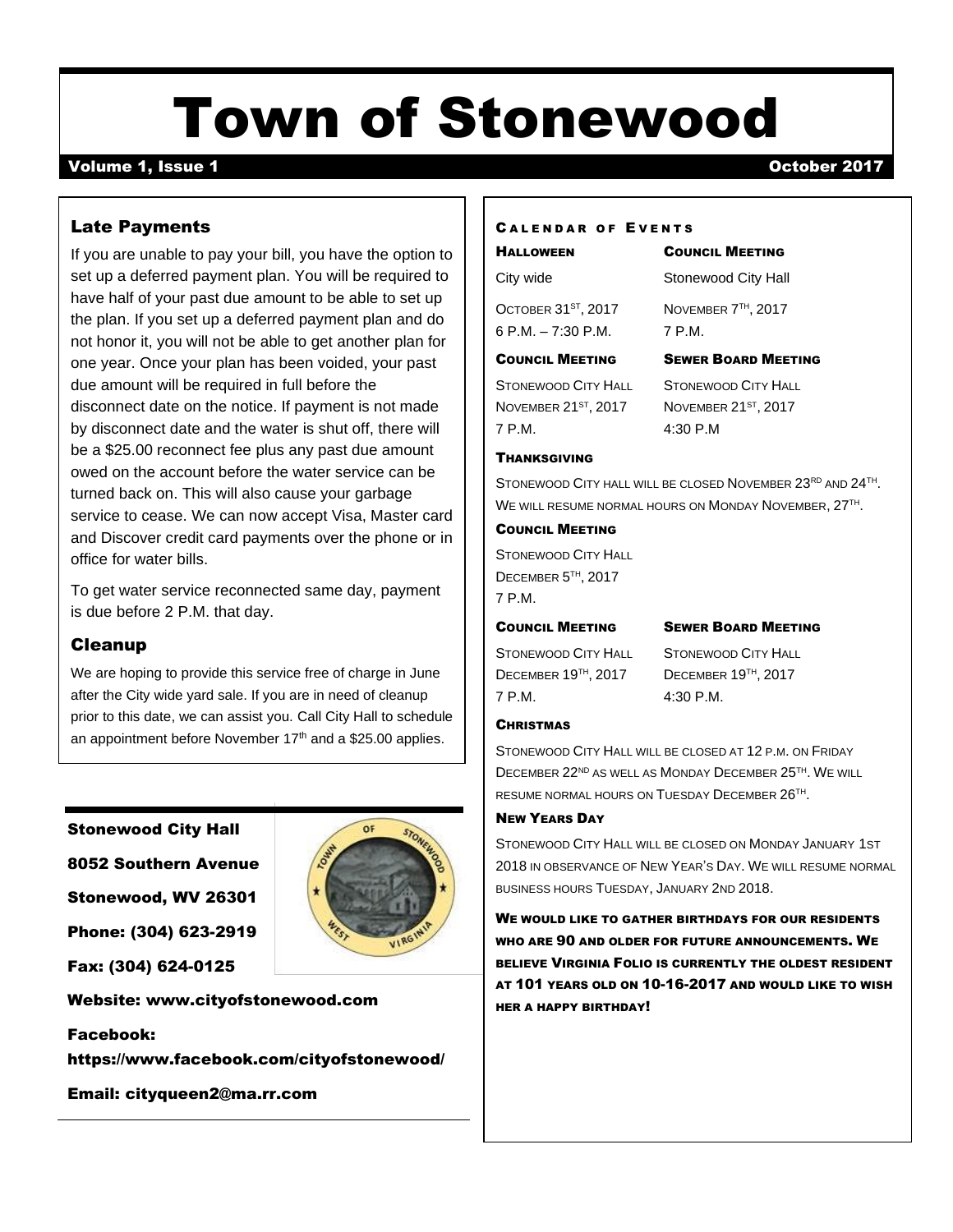# Life on the Stonewood Beat

# Chief M. A. Secreto

The Stonewood Police Department has been very active through the months of September and October with numerous calls for service. September through December is the worst time of the year for larcenies, B&Es, burglaries, vehicle larcenies and narcotic activity. Tips for avoiding and being a victim! Make sure your residence is locked, especially when it is not occupied. Make sure your residence is illuminated as much as possible. Please be sure to lock your storage buildings and garages with secure locks. Please be sure to always lock your vehicles. Alarm systems and motion lights are a great deterrent! In the event of an unusual noise late at night or in the early morning hours, check your premises from inside your residence. If the neighborhood dogs are barking, check your premises from inside your residence. If you observe something or someone, do not go outside, call 911. Law enforcement officers will respond to assist you. Please remember it is the time of year when darkness prevails over daylight and the criminal element will always take advantage of this condition. Please, always remember to dial 911!

Winter will be here soon, so get your vehicles ready for the icy and snow covered roadway conditions.

7. Always drive slowly on snow covered or icy roadways. Stay home and do not drive on snow covered or icy roadways if possible.

# **Information about Dogs**

No person shall keep or harbor upon or about his premises any species of dog, which shall by barking, howling, squalling, crying or in any other manner disturb the comfort or quiet of any neighborhood within the town limits. First offense is \$50.00 and subsequent offenses shall be charged no more than \$200.00.

No dog whether wearing a license tag or not, shall be permitted, and it shall be unlawful for any dog, to run at-large within the town at any time. Any dog found running at-large in violation of this section shall be subject to impoundment. First offense is \$25.00 and subsequent offenses shall be charged no more than \$200.00.

Please be sure to pay the \$6.00 dog tax that is due each year through the Assessor's office. Should you receive a citation for any of these violations, you will be required to provide proof that the dog tax is paid and the dog is properly licensed. The fine for dog tax shall be \$25.00

# TIPS FOR YOUR VEHICLES

- 1. Make sure all lights are in working order.
- 2. Install good tires on your vehicles.
- 3. Install good wiper blades.
- 4. Make sure your exhaust system is in compliance with the law.
- 5. Please check and be sure your defrosters are working.
- 6. Check your brakes and be sure they are in good working condition.

We can now accept Visa, Master card and Discover credit card payments for water bills in office or over the phone. The same rates apply as making a payment online. The rate is \$3.95 for payments up to \$131.75. If it is over this amount the rate is 3%. The City of Stonewood does not receive this fee. If you have any questions, please contact our office.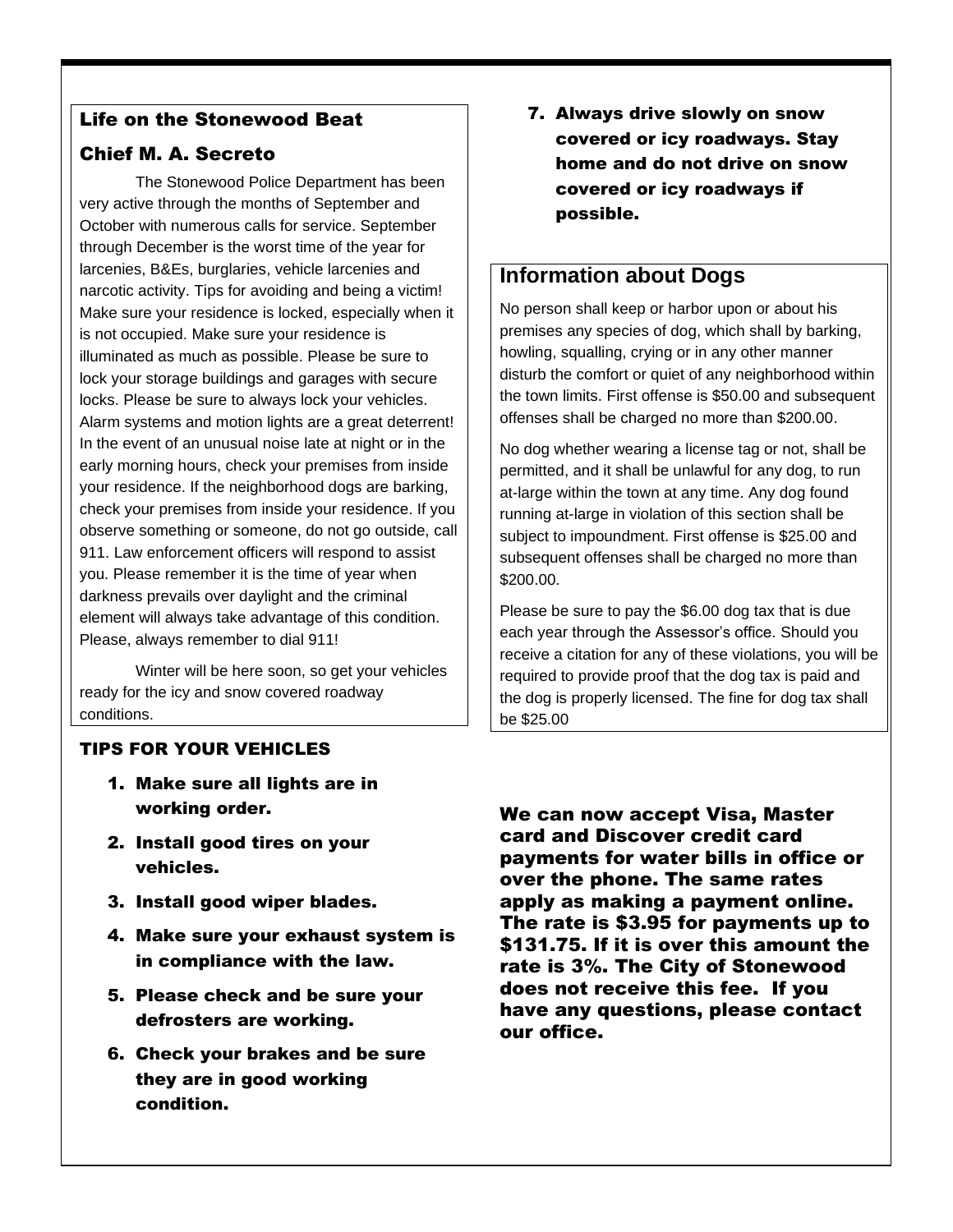## Stonewood Fire Department

#### Ron Woods Fire Chief

The Stonewood Vol. Fire Department would like to remind everyone that it's "Fire Prevention Month". It's time once again to check and change the batteries in your smoke and carbon monoxide detectors. Also, remember that the Open Burning Law is in effect. **If you do plan on "Open Burning" the only things that can be burned are yard waste and natural vegetation. Burning Hours are from Oct. 1st - Dec. 31st 5:00 P.M. to 7 A.M.** Residents may have small fires burning natural wood for gatherings. A cooking fire is always legal and has no time regulation. Please be safe out there… we would like to see you, but we want it to be for good reasons. Thank you.

# A note from the Building Inspector

Robert Leonard Code Official

In this first year as the Building Inspector, I have focused on property maintenance issues within the city and making sure residents and contractors have permits for doing work on their properties. Most property maintenance issues deal with high grass and weeds, illegal or abandoned vehicles and garbage/debris around properties.

The ordinance for grass and weeds states that it is to be kept below eight inches. Anything eight inches and over is a violation. Notices have been sent out this year for high grass and repeat offenders will start being fined in the spring for violations.

The code for illegal and/or abandoned vehicles states that any vehicles within the city limits must not be in a state of disrepair. The vehicle cannot be unlicensed or without a current license plate and inspection sticker. I have sent notices to thirty one properties regarding this matter and will make sure they are compliant.

There were a few properties in the city with garbage and debris around their properties. We will be sending notices to those who are not in compliance with the code.

As for permits, we have issued 25 permits since July. Anyone who is doing work on or in their residence must get a building permit. If you are doing work within the City and have a question as to whether you need a permit, please contact City Hall at (304) 623-2919.

# A note concerning Waste

# Randy Gaston

Public Works Supervisor

If your garbage cans are cracked or broken, we will be red tagging them to let you know there are issues. You will have the opportunity to replace your cans. If the broken can is still left out, it will be picked up with the garbage. It causes waste pickup to become delayed due to the garbage bags getting stuck on the cans and ripping.

## **Things that are not permitted to be taken during regular waste pickup:**

- **1. Metal objects**
- **2. Tires**
- **3. Air Conditioners**
- **4. Microwaves**
- **5. Wood, trees, limbs, etc.**

**It is the resident's responsibility to dispose of these items properly. Please visit** 

**[http://www.harrisoncountysolidwaste.com](http://www.harrisoncountysolidwaste.com/recycling.cfm) [/recycling.cfm](http://www.harrisoncountysolidwaste.com/recycling.cfm) for a complete list of businesses and what they accept.** 

**Harrison County Ordinance, which can be found at** 

**[http://www.harrisoncountywv.com/Ordinances](http://www.harrisoncountywv.com/Ordinances.aspx) [.aspx,](http://www.harrisoncountywv.com/Ordinances.aspx) requires every Harrison County resident recycle. If you should have any questions, please feel free to contact the Public Works dept.** 

**The Public Works department would also recommend that households in higher elevations purchase and install a check valve on their water service. The check valve may be purchased at most hardware stores.**

**A check valve allows flow in one direction and automatically prevents back flow (reverse flow) when fluid in the line reverses direction.**

*Please report water breaks to City Hall or call 911.*